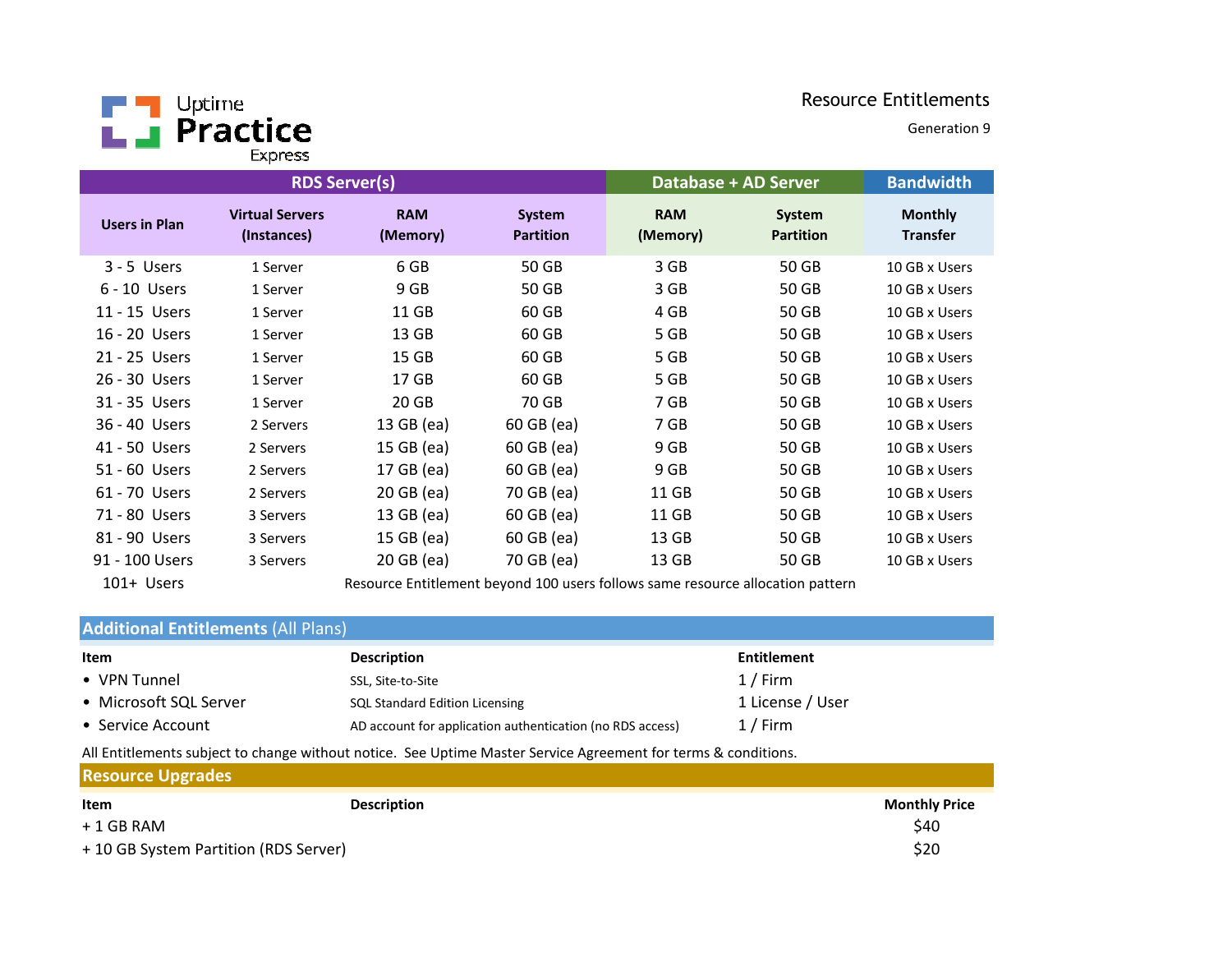| + 10 GB System Partition (Database + AD) | \$30 |
|------------------------------------------|------|
| + 1 Site-to-Site VPN Tunnel              | \$35 |
| + 1 Service Account                      | \$45 |

All Entitlements subject to change without notice. See Uptime Master Service Agreement for terms & conditions.

# **Definitions**

#### Server Definition

 Uptime Practice™ is a collection of virtual servers dedicated to your company that includes one or more RDS servers and one Active Directory + Database server. The RDS Server provides the virtual desktop, hosts the application and includes (by default) the General Storage partition. The Direcotry + Database Server hosts Active Directory as well as SQL Server if required by your applications.

### Users & RAM

 RAM (memory, not to be confused with disk storage) is the primary metric that affects system performance and therefore the end-user experience. The more users working in your server, the more RAM an RDS server requires to continue to run smoothly. Because of this, the amount of RAM we allocate to your virtual server is directly proportionate to the number of users in your plan. This RAM allocation is meant to accommodate the average company running typical software applications and is suitable for the vast majority of users without having to add additional RAM. In some cases your applications or environment may require additional RAM.

## Multiple RDS Servers

Once your plan exceeds 35 users will will provision and spread your users across two or more RDS servers for an optimal virtual desktop experience. This is a behind-the-scenes technical detail: you still pay the same per-user price, and end-user experience is not affected.

#### Bandwidth

 Bandwidth costs money. Fortunately RDP (remote desktop) consumes very little bandwidth. We allocate 15 GB of bandwidth (total monthly transfer) per user in your plan, a metric based on normal use of Uptime Practice. If you consume more bandwidth than allocated (which is rare if you're not doing anything out of the ordinary) we'll simply charge you the pro-rated overage rate of \$5 per GB.